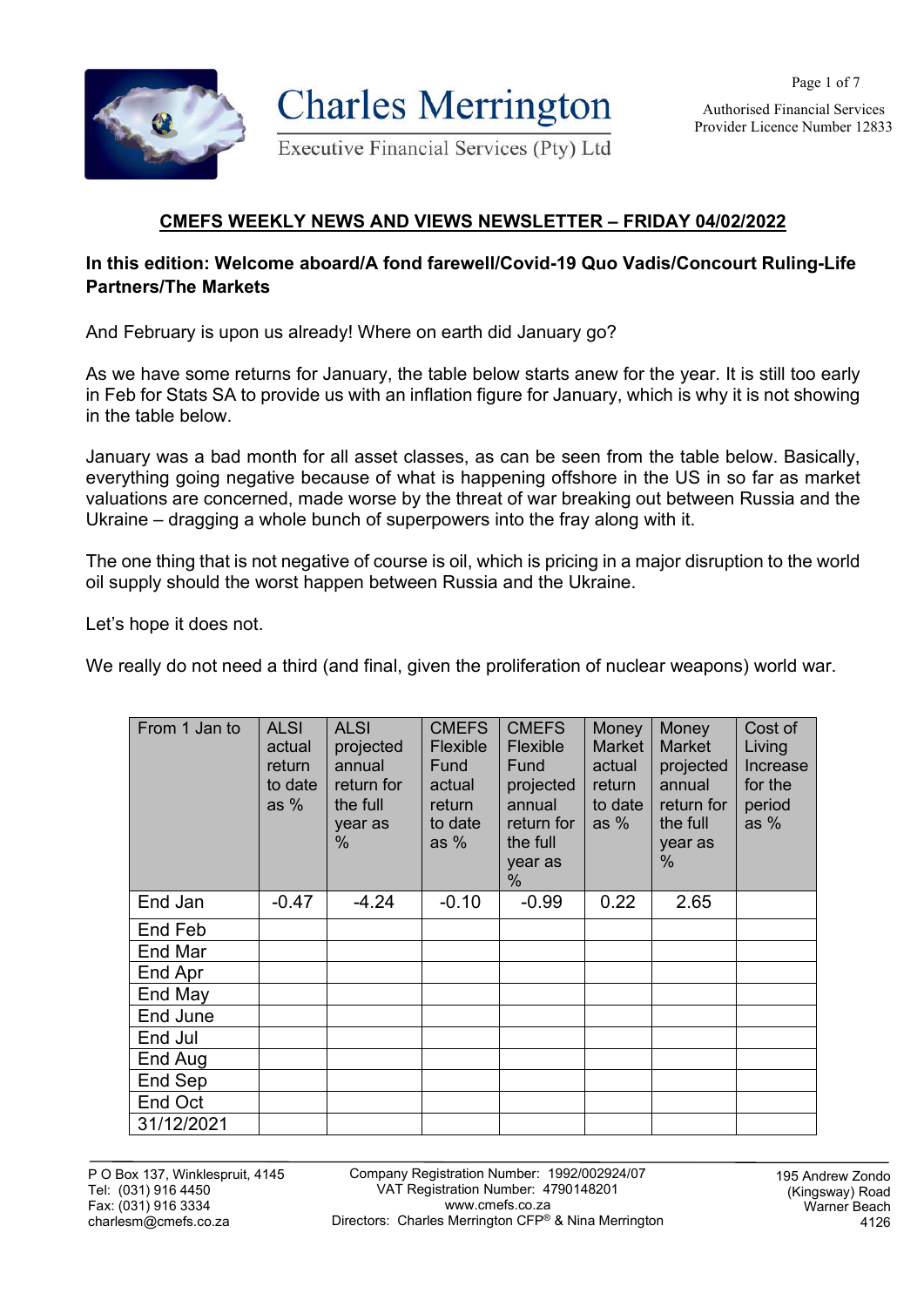#### **Welcome aboard**

We are happy to announce that the following three learners have agreed to come on board with us effective as of the beginning of this month.

They are (alphabetically)

Maheshrie – who will be working with Brady. Nathan – who will be working with Andrisha, and Nazipho – who will be working with Andrew

Thank you, guys, for agreeing to come on board with us. We look forward to the pleasure of working with each and every one of you in the years to come.

#### **A sad and fond farewell.**

Stella has been offered a wonderful opportunity to take on a new challenge with a Durban based brokerage and we take this opportunity to wish her every future happiness and success.

We also take this opportunity to thank you Stella, from the bottom of our hearts, for having taken such good care of all of our clients' various short-term insurance needs during your time with us.

You will most certainly be sorely missed by so very many, both for what you do and for who you are.

Stella will be leaving us at the end of this month, and we are currently looking for someone to fill the very big shoes she will leave behind.

### **Covid-19-Quo Vadis?**

Some countries have already completely abandoned any precaution in so far as preventing the spread of the latest version of the virus is concerned. (I hear there is now a B2 version of the Omicron)

We ourselves in SA have relaxed certain rules already around self-isolation and allowing everyone "back-to-school".

At the same time, the World health Organization is telling us not to abandon any kind of preventative measure currently in place as it is certainly not "game-over" yet.

Huh?

As for myself, as a business owner, I follow the SA numbers daily and this version of the virus is proving (to me) to be exceptionally "sticky", with the number of those currently infected decreasing much more slowly than was the case with the previous version.

With the previous version of the virus, over a period of 52 days, from peak to the 51<sup>st</sup> day, the number of active cases per day decreased at the rate of 2 812 cases per day, as compared to 2 297 cases per day with the current version of the virus.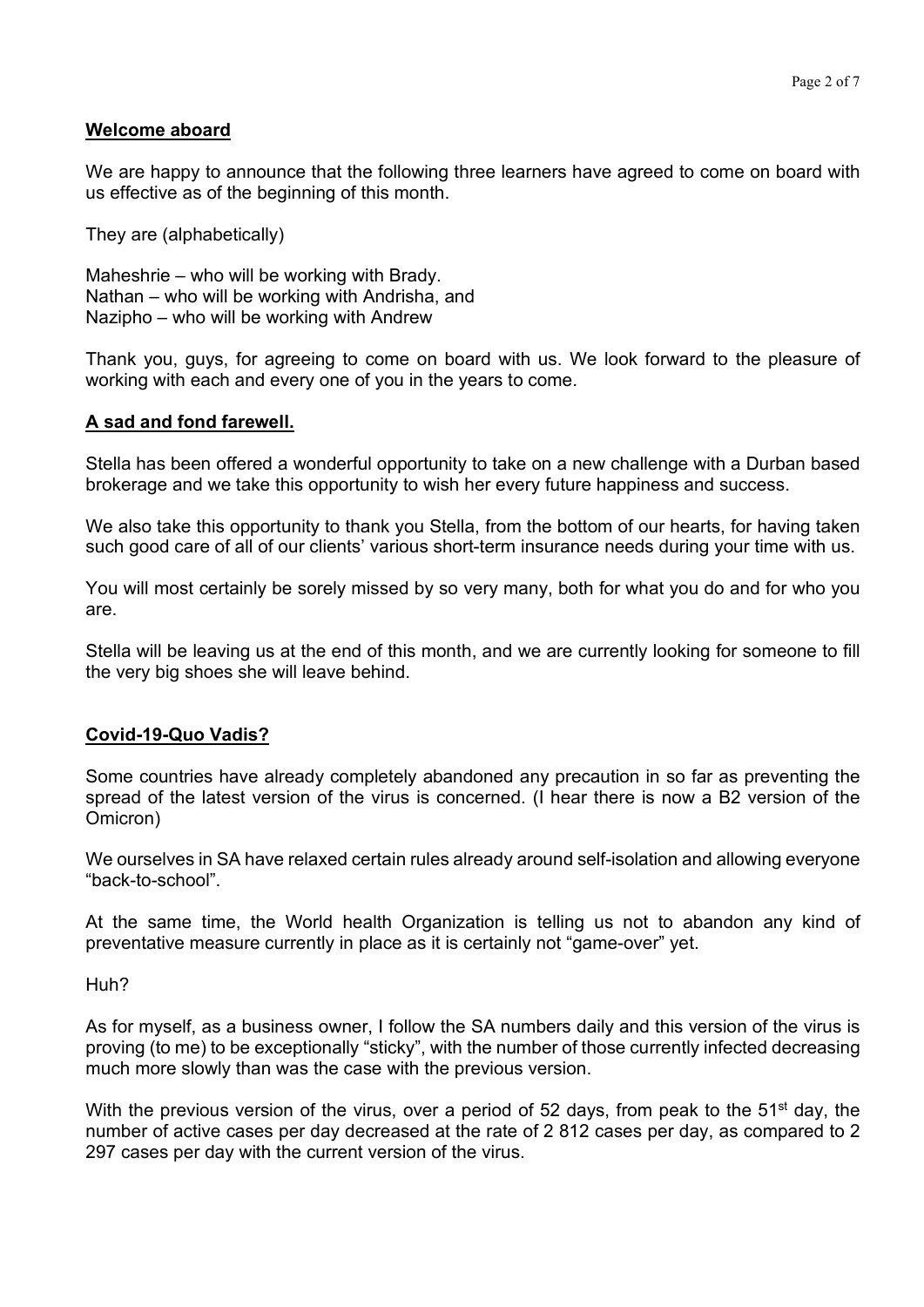And it seems that this B2 version of Omicron is now again 1.5 X more infectious than the original B1 variant.

Let's hope that it is even more benign than the B1 variant, although it is still early days.

I am officially confused; I don't know about you?

### **Concourt ruling on long-term relationships and claims against the estate of the deceased**.

The constitutional court has recently ruled that wo/men in long-term heterosexual relationships can inherit from their partner's estate.

In short, if you are unmarried, but in a long-term relationship with your partner, and they pass with either not having a Will in place or not mentioning you in their Will, then in terms of the ruling, you can now lodge a maintenance claim against your late partner's estate under the ruling.

This claim will then have to be met prior to the distribution of any assets in the estate, to beneficiaries in the estate, whether in terms of the law of testate or intestate succession.

Put another way, if you are in a relationship with someone, that to all intents and purposes is seen by both parties to be permanent, then although you will not be, and never will be, a spouse as defined in terms of the matrimonial properties act, when it comes to making a claim against the deceased's estate you will, however, be "seen" to be a "spouse" at that time. You will therefore be allowed to make a claim against the deceased estate for maintenance purposes, just as a spouse in the ordinary sense of the word would have done under the "Maintenance of Surviving Spouses Act."

This is really important for those of you who are not married and in a permanent relationship and hope to leave the better part of your estate to (say) your children from a previous marriage, after making "some" provision for your partner in your Will.

If this provision is not sufficiently large enough to maintain a reasonable lifestyle for your life partner following on from your death, then your life partner can lodge a claim against your estate which could result in your children receiving nothing at all out of your estate, despite them being named beneficiaries in your Will.

It is my view that entering into a co-habitation agreement would not do the trick either, as nowadays even if one is married out of community of property without accrual, the surviving spouse can still lodge a maintenance claim against your estate.

It may be however, that a co-habitation agreement will carry some weight should you eventually split from your partner, and you then go your separate ways.

## **The markets**

The madness continues…some snips from a few twitter accounts.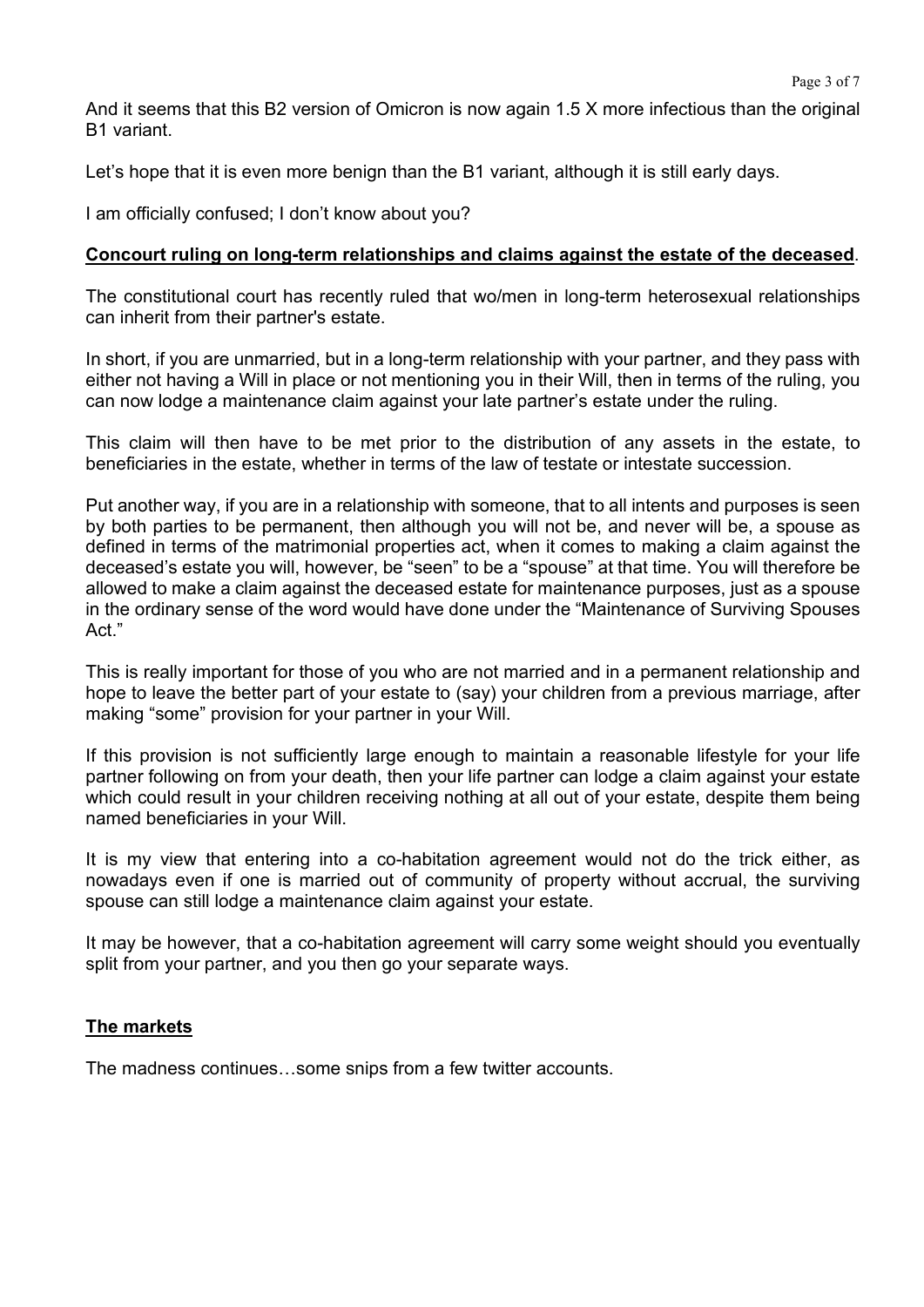

### Nah, it'll be fine.



11:23 pm · 29 Jan 2022 · Twitter Web App

The next 10 – 20 years and an ageing population. (The baby boomers)

From the largest economy in europe (The engine room of the european economy)



8:48 am - 23 Jan 2022 - Twitter Web App

 $\cdots$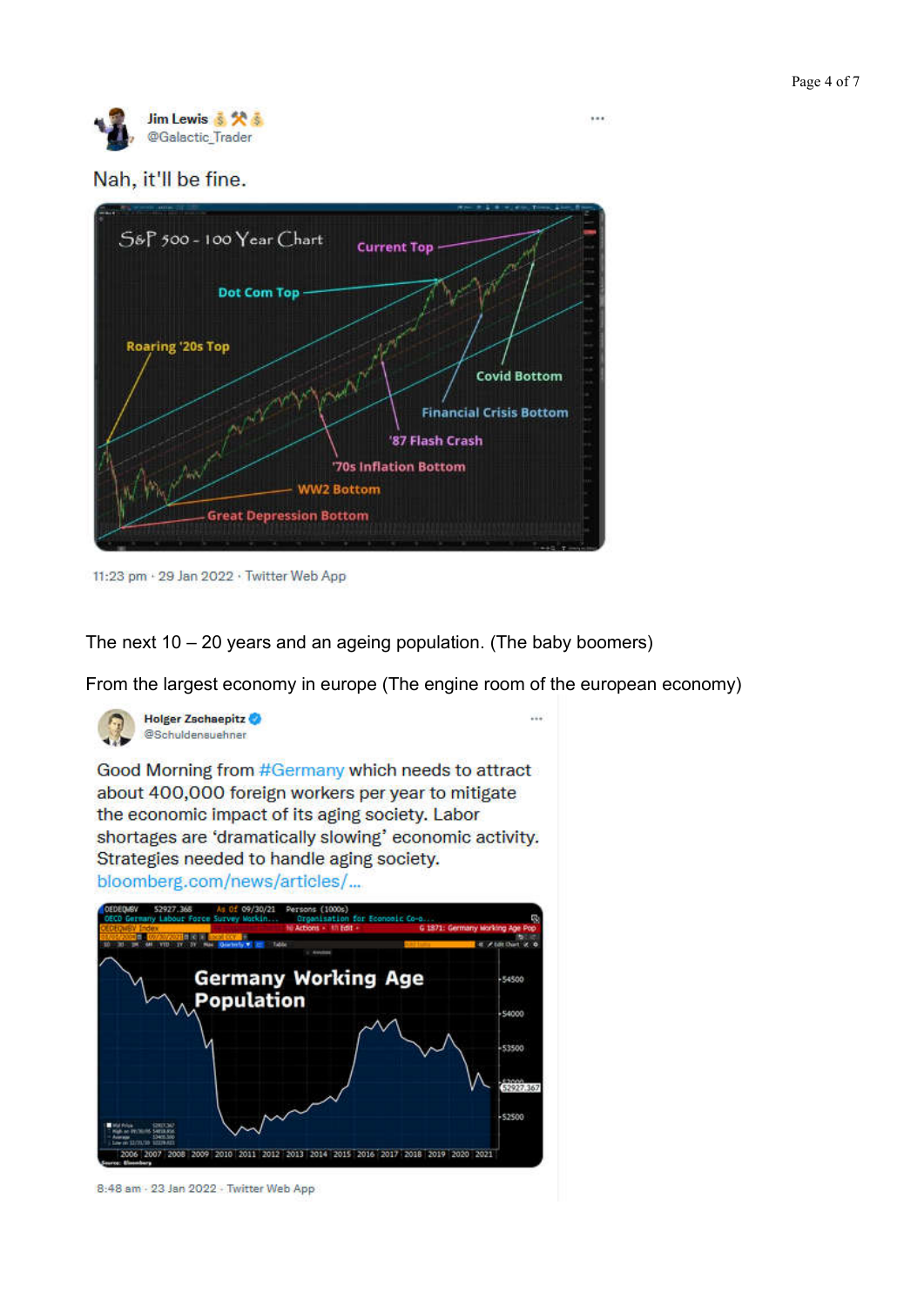Meanwhile over in the States…

Alf @MacroAlf

The roaring '20s upon us...

... led by an army of 65+ year-old.

Demographics speaks the truth about long-term economic growth, and it does it very loudly: listen to it.



#### **These skills are going to be exiting the workplace in the next 10-15 years (Proxy for worldwide problem)**

.<br>Heimi

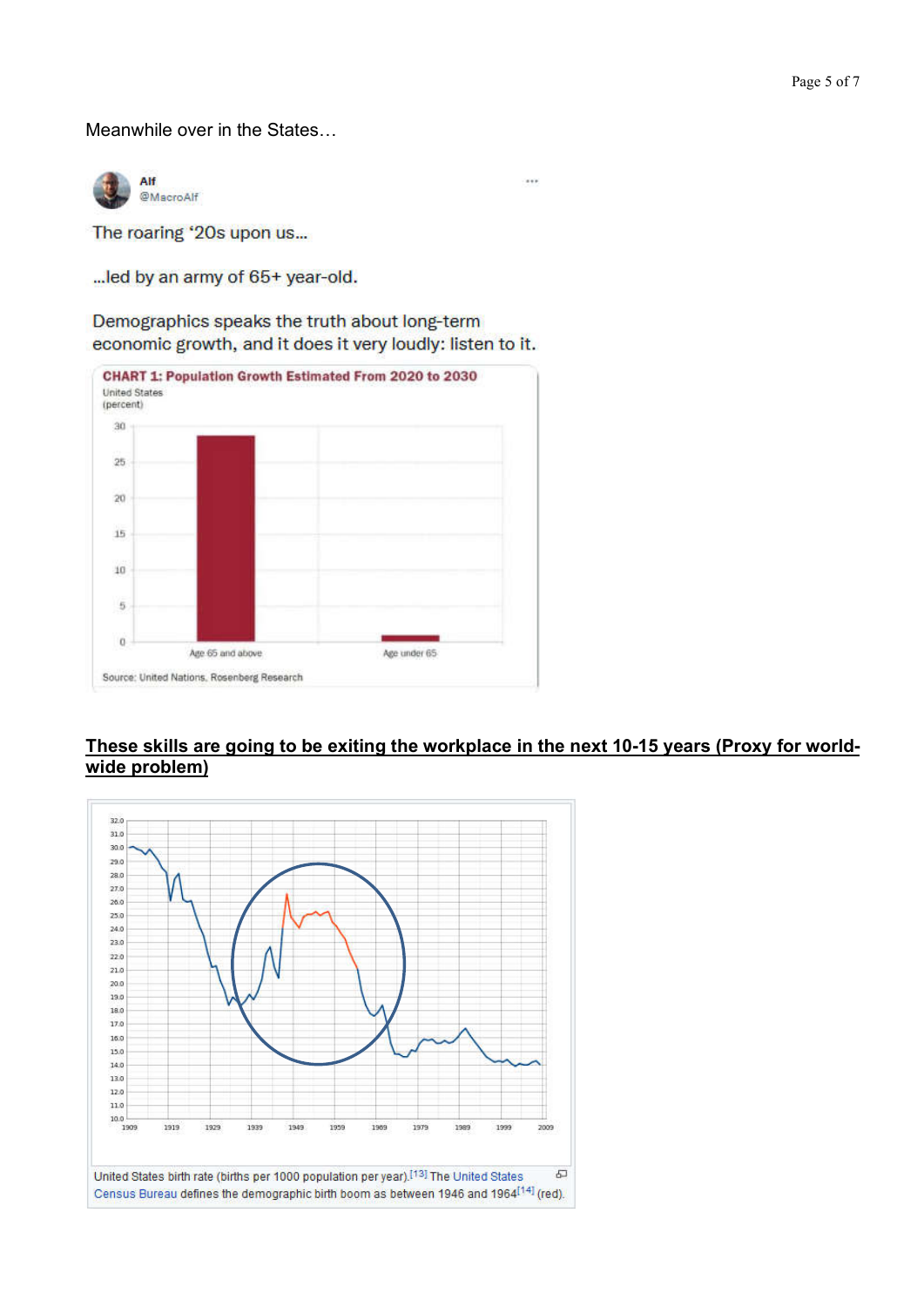And the money printing continues to deepen the level of debt that ultimately needs to be repaid, reneged on, or inflated away…despite utterances to the contrary.

 $\cdots$ 



Lisa Abramowicz @lisaabramowicz1

Wall Street analysts spend a lot of time worried about quantitative tightening and restrictive monetary policy. But for now, the Fed's balance sheet is still expanding to new record highs, reaching \$8.9 trillion as of the latest data:



Now remember that the only reason to invest in anything at all is for the return that investment will give you over time…S&P real earnings down to -3.2%